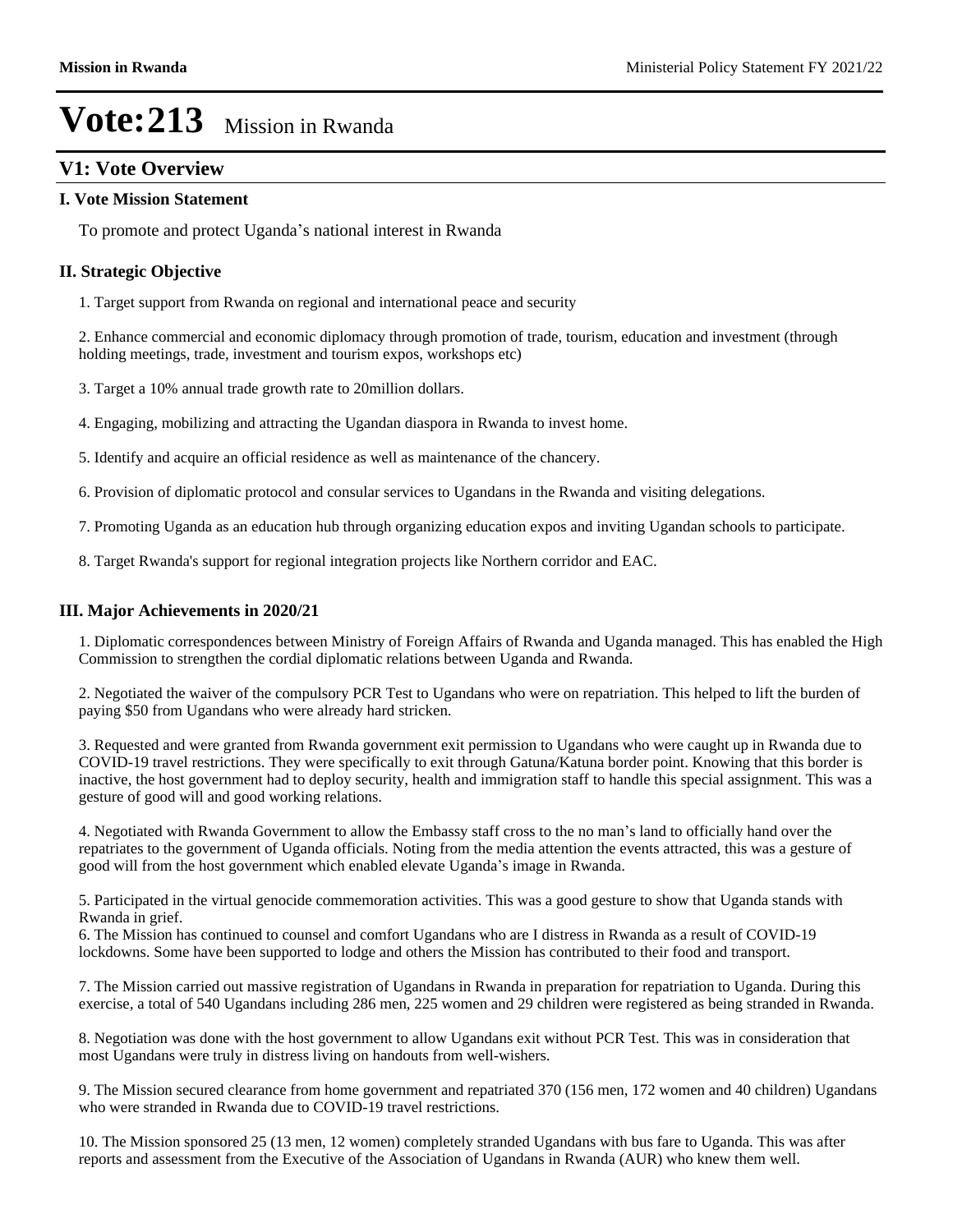11. The Mission negotiated with Katuna border authorities to issue a High Commission customized one-way travel document to allow the Ugandans who had expired travel documents exit Rwanda. This was issued freely.

12. The Mission further negotiated with immigration authorities of the Republic of Rwanda to wave penalties of overstay from the repatriated group.

13. Issued Certificates of Identity to 148 Ugandans in Rwanda. These had their documents expired during COVID-19. They were helped to renew their visas and continue working in Rwanda.

14. The Mission issued144 (54men, 79 women and 11 children) gratis documents to stranded and distressed Ugandans who had expired travel documents and were on repatriation. Bus tickets availed to 25 Ugandans who could not afford.

15. Certified 7 documents of Ugandans seeking employment in Rwanda as well as marriage purposes thus facilitating deeper regional integration.

16. Collected USD 6345 from the issue of Certificates of Identity and certification of documents to be remitted to the Consolidated Fund

17. Consular consultations were done by 1230 people who visited and made phone calls the Mission to make consultations and seeking travel documents.

18. The Mission is in pursuit of the whereabouts of Mr. Byomuhangi Leevi, a 47year old resident of Kabale town who was arrested on 11th July, 2020 by Rwanda Border Security organs and taken to unknown location. An inquiry was sent to Ministry of Foreign affairs of the host government, awaiting response.

19. The Mission has also demanded to know from Government of Rwanda the whereabouts of one Kibyeyi Valence who was reported missing by relatives on 22/09/2020

20. Ugandans in prisons: Due to the challenges paused by covid-19, the consular section has not been able to carry out any consular visits since March, 2020. However, we have been able to attend one court session.

21. The Mission has advocated and secured release of the following 5 Ugandans; Ms. Rashida Naiga completed her sentence and was released on 7th July, 2020, Mr. Babara Natty Dread Tonyz was acquitted and the mission facilitated him to return to Uganda on 3rd September, 2020, Mr. Onaba Charles was acquitted and released in August, 2020, Mr. Abbu Musa Muwanga was acquitted and his Mercedes Benz Actros truck returned to him. The mission facilitated him with fuel and other requirements which enabled him to return to Uganda on 17th September, 2020. Ms. Phionah Nantongo also completed her sentence and paid her fine on 3rd August, 2020 and the Mission assisted her to return to Uganda in September, 2020.

22. The Mission participated in the Virtual Rotary Cancer run 2020 which was aimed at constructing bunkers for the Cancer treatment machines at Nsambya hospital, Kampala. 20 Participants were mobilized and Five Hundred Thousand (500,000) shillings was contributed through purchase of Rotary Cancer run 2020 masks.

23. Held several staff meetings which help to enhance accountability, build trust and teamwork thereby improving Mission performance.

24. Maintained the Chancery and Residence environment green, which portrays the good image of Uganda.

25. Maintained on display at the Chancery, information booklets from Rwanda Disease Control (RDC) and Uganda Aids Commission (UAC) for the Mission guests and Ugandans who visit the High Commission. They include literature on PMCT, Husband support to wives, The Noble Battle, Quick facts on HIV and AIDS 2018, Presidential Fast Track Initiative Handbook and others.

26. Carried out HIV/AIDS sensitization to the 370 Ugandans who were repatriated to Uganda. It was necessary to remind them of the realities of HIV/AIDS which seem to be overshadowed by COVID-19 pandemic.

#### **IV. Medium Term Plans**

1.Participate in Summits, conferences, security briefing, national days and events.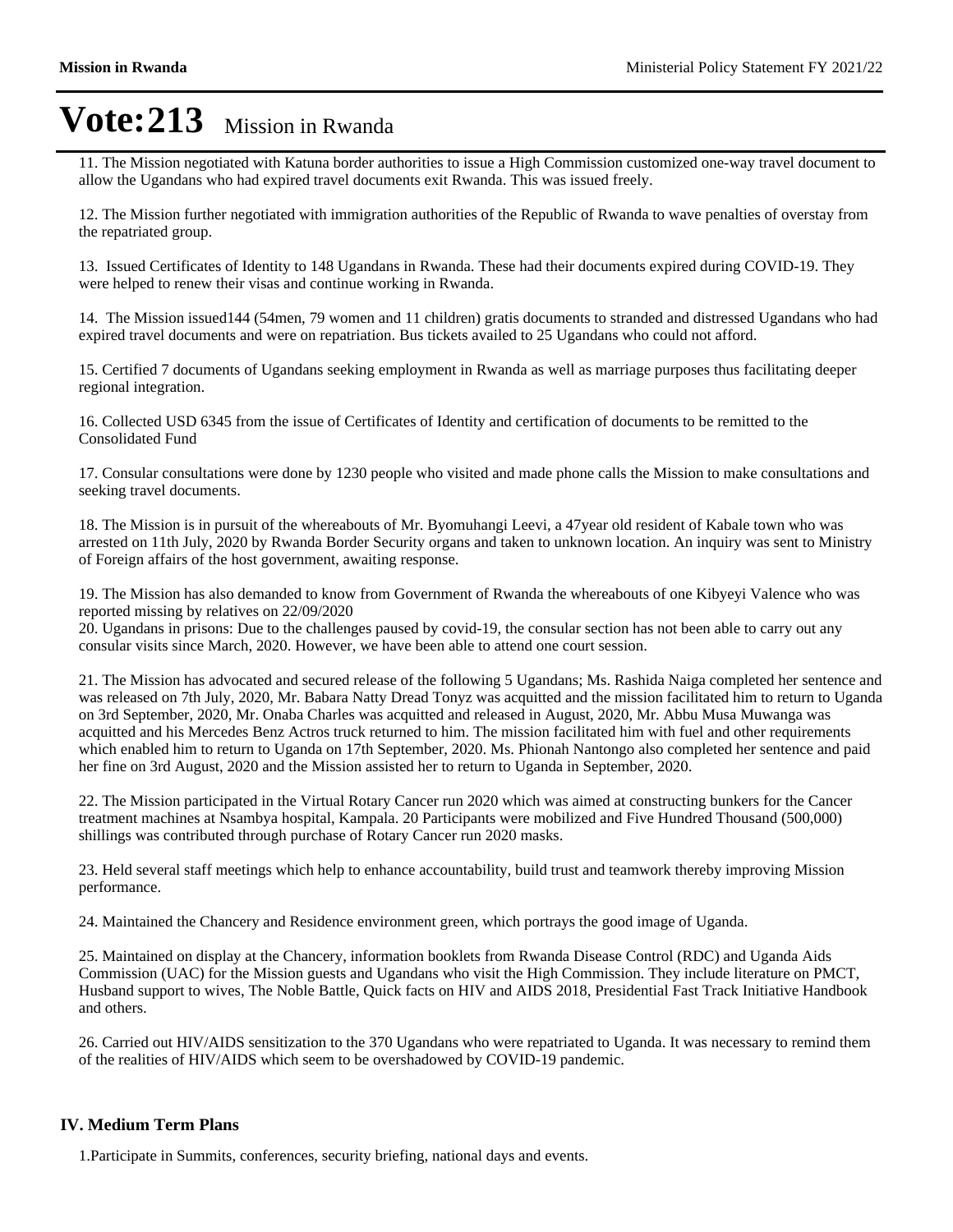- 2.Organize regular border meetings
- 3.Organize Uganda National Day
- 4.Offer Protocol services to VIP delegations
- 5.Avail Consular Services to distressed Ugandans
- 6.Lobby for the Support for Government positions
- 7.Enhance Exports to Rwanda
- 8.Increase Tourists from Rwanda
- 9.Enhance Diaspora remittances
- 10.Review progress on Mission Strategic Plan
- 11.Collect and remit Non Tax Revenue
- 12.Maintain the Chancery
- 13.Make payments to Service Providers
- 14.Make payments of Staff salaries and allowances
- 15.Train Mission staff
- 16.Make and submit Performance and Financial reports
- 17.Sensitize Uganda diaspora about COVID-19
- 18.Ensure abidance to the Standard Operating Procedures of sanitizers, handwash, facemasks, social distancing
- 19.Enhance HIV/AIDS Education, information dissemination, sensitization and awareness.
- 20.Facilitate Foreign Service staff to live with or access their spouses and children once a year.
- 21.Hold yearly awareness and funds mobilization campaigns to support cancer treatment and management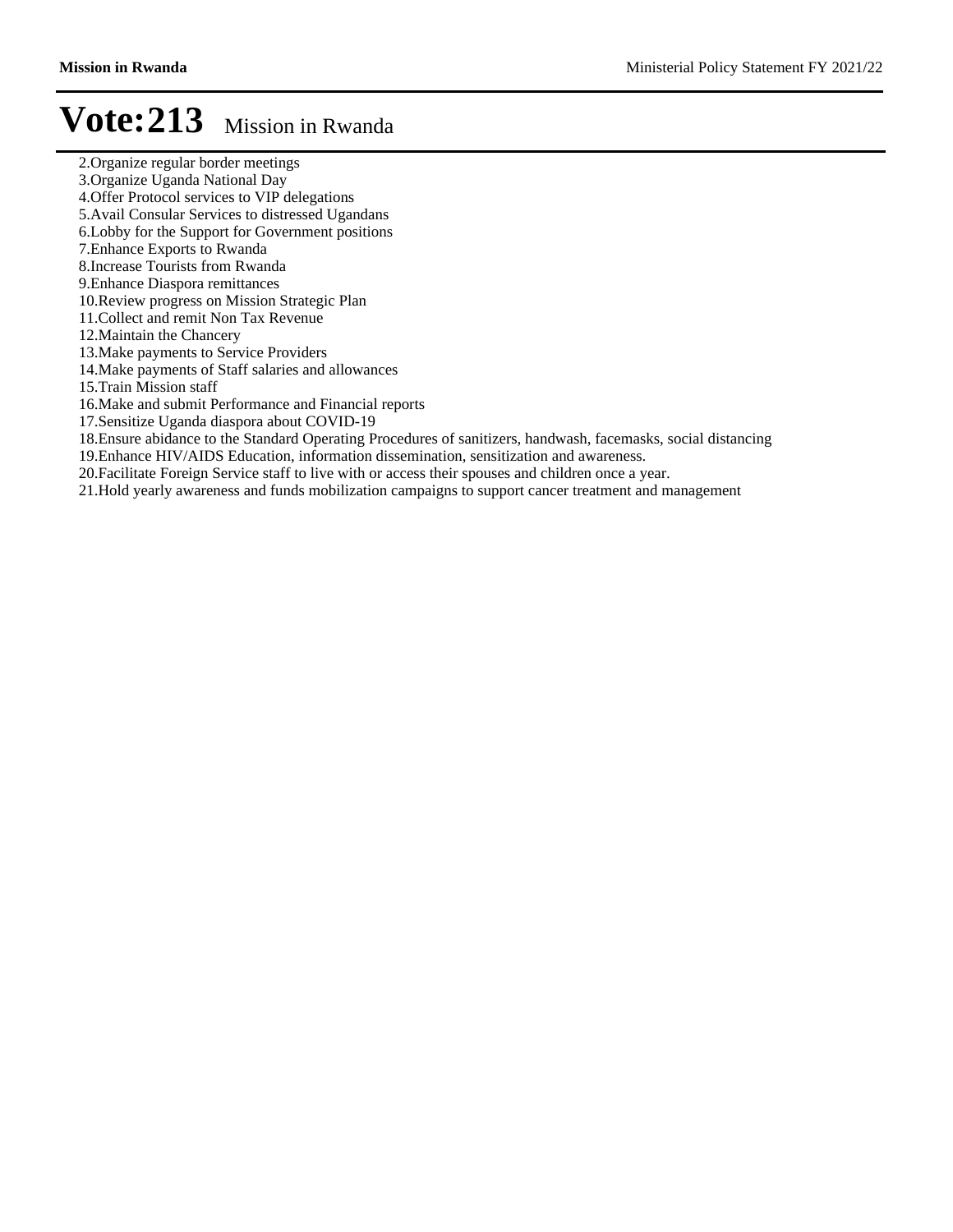## **V. Snapshot Of Medium Term Budget Allocations**

**Table 5.1: Overview of Vote Expenditures (UShs Billion)**

|                                                      |                    | 2020/21            |               |                                           | <b>MTEF Budget Projections</b> |         |         |         |         |
|------------------------------------------------------|--------------------|--------------------|---------------|-------------------------------------------|--------------------------------|---------|---------|---------|---------|
|                                                      |                    | 2019/20<br>Outturn | <b>Budget</b> | <b>Approved Expenditure</b><br>by End Dec | 2021/22                        | 2022/23 | 2023/24 | 2024/25 | 2025/26 |
| <b>Recurrent</b>                                     | Wage               | 0.529              | 0.529         | 0.264                                     | 0.529                          | 0.529   | 0.529   | 0.529   | 0.529   |
|                                                      | Non Wage           | 2.776              | 2.776         | 1.293                                     | 2.776                          | 2.776   | 2.776   | 2.776   | 2.776   |
| Devt.                                                | GoU                | 0.020              | 0.000         | 0.000                                     | 0.000                          | 0.000   | 0.000   | 0.000   | 0.000   |
|                                                      | Ext. Fin.          | 0.000              | 0.000         | 0.000                                     | 0.000                          | 0.000   | 0.000   | 0.000   | 0.000   |
|                                                      | <b>GoU</b> Total   | 3.325              | 3.305         | 1.558                                     | 3.305                          | 3.305   | 3.305   | 3.305   | 3.305   |
| <b>Total GoU+Ext Fin (MTEF)</b>                      |                    | 3.325              | 3.305         | 1.558                                     | 3.305                          | 3.305   | 3.305   | 3.305   | 3.305   |
| <b>Arrears</b>                                       |                    | 0.000              | 0.000         | 0.000                                     | 0.000                          | 0.000   | 0.000   | 0.000   | 0.000   |
| <b>Total Budget</b>                                  |                    | 3.325              | 3.305         | 1.558                                     | 3.305                          | 3.305   | 3.305   | 3.305   | 3.305   |
|                                                      | <b>A.I.A Total</b> | N/A                | N/A           | N/A                                       | N/A                            | N/A     | N/A     | N/A     | N/A     |
| <b>Grand Total</b>                                   |                    | 3.325              | 3.305         | 1.558                                     | 3.305                          | 3.305   | 3.305   | 3.305   | 3.305   |
| <b>Total Vote Budget</b><br><b>Excluding Arrears</b> |                    | 3.325              | 3.305         | 1.558                                     | 3.305                          | 3.305   | 3.305   | 3.305   | 3.305   |

#### **Table 5.2: Budget Allocation by Programme (UShs Billion)**

N/A

## **VI. Budget By Economic Clasification**

#### **Table V6.1 2020/21 and 2021/22 Budget Allocations by Item**

|                                       |       | 2020/21 Approved Budget |       |              |       | 2021/22 Draft Estimates |              |
|---------------------------------------|-------|-------------------------|-------|--------------|-------|-------------------------|--------------|
| Billion Uganda Shillings              | GoU   | Ext. Fin                | AIA   | <b>Total</b> | GoU   | Ext. Fin                | <b>Total</b> |
| <b>Output Class: Outputs Provided</b> | 3.305 | 0.000                   | 0.000 | 3.305        | 3.305 | 0.000                   | 3.305        |
| 211 Wages and Salaries                | 1.685 | 0.000                   | 0.000 | 1.685        | 1.680 | 0.000                   | 1.680        |
| 212 Social Contributions              | 0.027 | 0.000                   | 0.000 | 0.027        | 0.023 | 0.000                   | 0.023        |
| 213 Other Employee Costs              | 0.038 | 0.000                   | 0.000 | 0.038        | 0.038 | 0.000                   | 0.038        |
| 221 General Expenses                  | 0.133 | 0.000                   | 0.000 | 0.133        | 0.179 | 0.000                   | 0.179        |
| 222 Communications                    | 0.084 | 0.000                   | 0.000 | 0.084        | 0.085 | 0.000                   | 0.085        |
| 223 Utility and Property Expenses     | 0.758 | 0.000                   | 0.000 | 0.758        | 0.766 | 0.000                   | 0.766        |
| 226 Insurances and Licenses           | 0.054 | 0.000                   | 0.000 | 0.054        | 0.054 | 0.000                   | 0.054        |
| 227 Travel and Transport              | 0.385 | 0.000                   | 0.000 | 0.385        | 0.330 | 0.000                   | 0.330        |
| 228 Maintenance                       | 0.141 | 0.000                   | 0.000 | 0.141        | 0.150 | 0.000                   | 0.150        |
| <b>Grand Total:</b>                   | 3.305 | 0.000                   | 0.000 | 3.305        | 3.305 | 0.000                   | 3.305        |
| <b>Total excluding Arrears</b>        | 3.305 | 0.000                   | 0.000 | 3.305        | 3.305 | 0.000                   | 3.305        |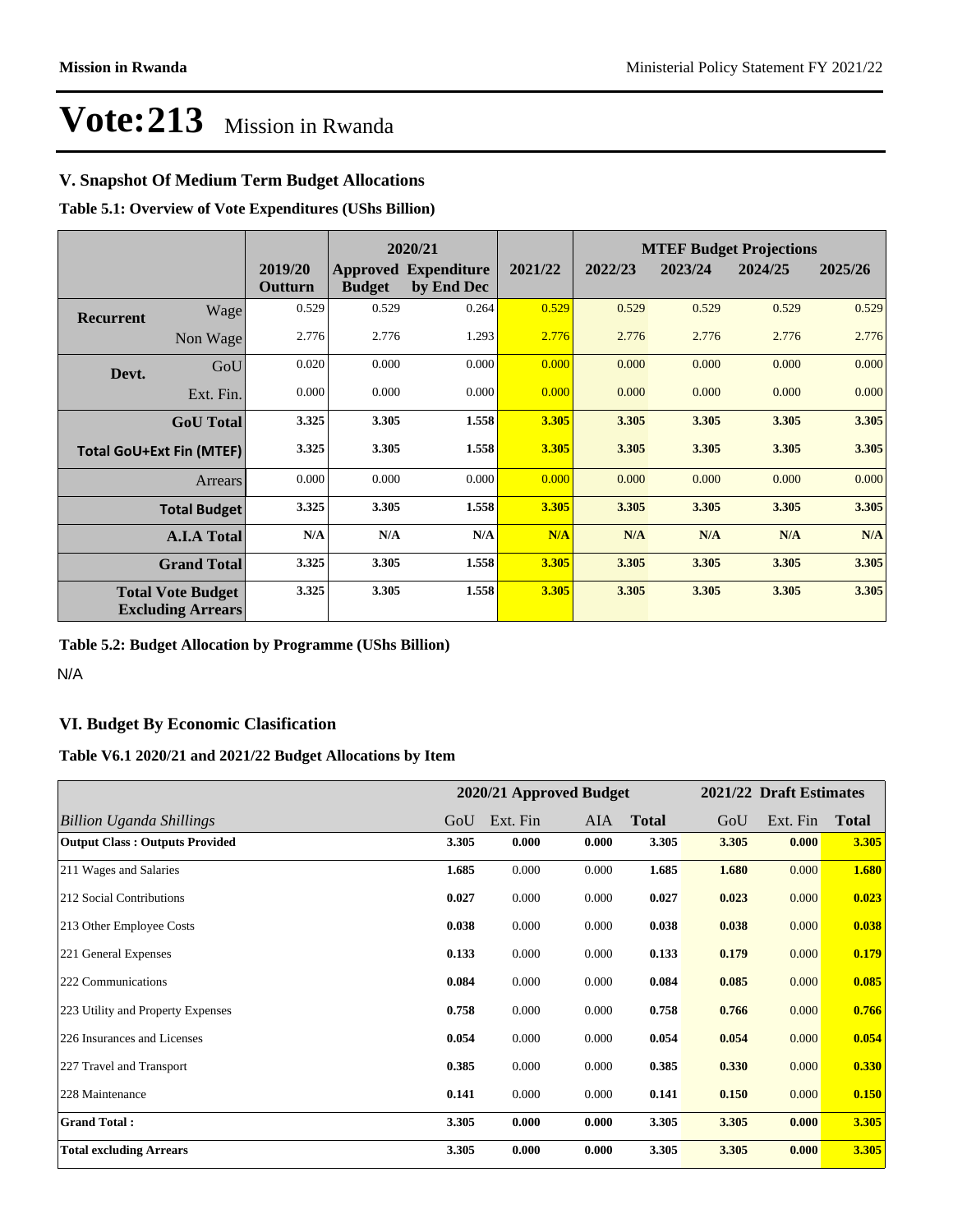### VII. Budget By Sub-Subprogramme, Department And Project

#### **Table V7.1: Past Expenditure Outturns and Medium Term Projections by Sub-SubProgramme,Department and Project**

| Billion Uganda shillings             |                                     | FY 2020/21                       |                                   |                                             |         | <b>Medium Term Projections</b> |         |             |
|--------------------------------------|-------------------------------------|----------------------------------|-----------------------------------|---------------------------------------------|---------|--------------------------------|---------|-------------|
|                                      | <b>FY 2019/20</b><br><b>Outturn</b> | <b>Approved</b><br><b>Budget</b> | <b>Spent By</b><br><b>End Dec</b> | 2021-22<br><b>Proposed</b><br><b>Budget</b> | 2022-23 | 2023-24                        | 2024-25 | $2025 - 26$ |
| <b>52 Overseas Mission Services</b>  | 3.325                               | 3.305                            | 1.558                             | 3.305                                       | 3.305   | 3.305                          | 3.305   | 3.305       |
| 01 Headquarters Kigali               | 3.305                               | 3.305                            | 1.558                             | 3.305                                       | 3.305   | 3.305                          | 3.305   | 3.305       |
| 0404 Strengthening Mission in Rwanda | 0.020                               | 0.000                            | 0.000                             | 0.000                                       | 0.000   | 0.000                          | 0.000   | 0.000       |
| <b>Total for the Vote</b>            | 3.325                               | 3.305                            | 1.558                             | 3.305                                       | 3.305   | 3.305                          | 3.305   | 3.305       |
| <b>Total Excluding Arrears</b>       | 3.325                               | 3.305                            | 1.558                             | 3.305                                       | 3.305   | 3.305                          | 3.305   | 3.305       |

#### **VIII. Sub-SubProgramme Performance and Medium Term Plans**

#### **Table V8.1: Sub-SubProgramme Outcome and Outcome Indicators**

|                                                                                                                                                                                                                                                                                                                                                                                                                                                                                                     | <b>Sub-SubProgramme:</b> 52 Overseas Mission Services                                      |                 |                  |                            |            |            |
|-----------------------------------------------------------------------------------------------------------------------------------------------------------------------------------------------------------------------------------------------------------------------------------------------------------------------------------------------------------------------------------------------------------------------------------------------------------------------------------------------------|--------------------------------------------------------------------------------------------|-----------------|------------------|----------------------------|------------|------------|
| Objective:<br>1. Promote Regional and International Peace & Security<br>2. Promote Commercial & Economic Diplomacy<br>3. Promote Regional Integration<br>4. Promote Uganda's Public Diplomacy and Enhancement of her Image in Rwanda<br>5. Provide Diplomatic, Protocol & Consular Services<br>6. Mobilize the Diaspora for National Development<br>7. Strengthen Institutional Capacity<br>8. Integrating cross-cutting issues of gender equity, HIV/AIDS and Environment for national development |                                                                                            |                 |                  |                            |            |            |
| <b>Responsible Officer:</b>                                                                                                                                                                                                                                                                                                                                                                                                                                                                         |                                                                                            |                 |                  |                            |            |            |
|                                                                                                                                                                                                                                                                                                                                                                                                                                                                                                     | <b>Accounting Officer</b>                                                                  |                 |                  |                            |            |            |
| <b>Outcome:</b>                                                                                                                                                                                                                                                                                                                                                                                                                                                                                     | Enhanced national Security, Development, country's image abroad and well being of Ugandans |                 |                  |                            |            |            |
|                                                                                                                                                                                                                                                                                                                                                                                                                                                                                                     | <b>Sector Outcomes contributed to by the Programme Outcome</b>                             |                 |                  |                            |            |            |
|                                                                                                                                                                                                                                                                                                                                                                                                                                                                                                     | 1. Improved regional and International Relations                                           |                 |                  |                            |            |            |
|                                                                                                                                                                                                                                                                                                                                                                                                                                                                                                     |                                                                                            |                 |                  | <b>Performance Targets</b> |            |            |
|                                                                                                                                                                                                                                                                                                                                                                                                                                                                                                     |                                                                                            |                 | 2021/22          | 2022/23                    | 2023/24    |            |
|                                                                                                                                                                                                                                                                                                                                                                                                                                                                                                     |                                                                                            | <b>Baseline</b> | <b>Base year</b> | <b>Target</b>              | Projection | Projection |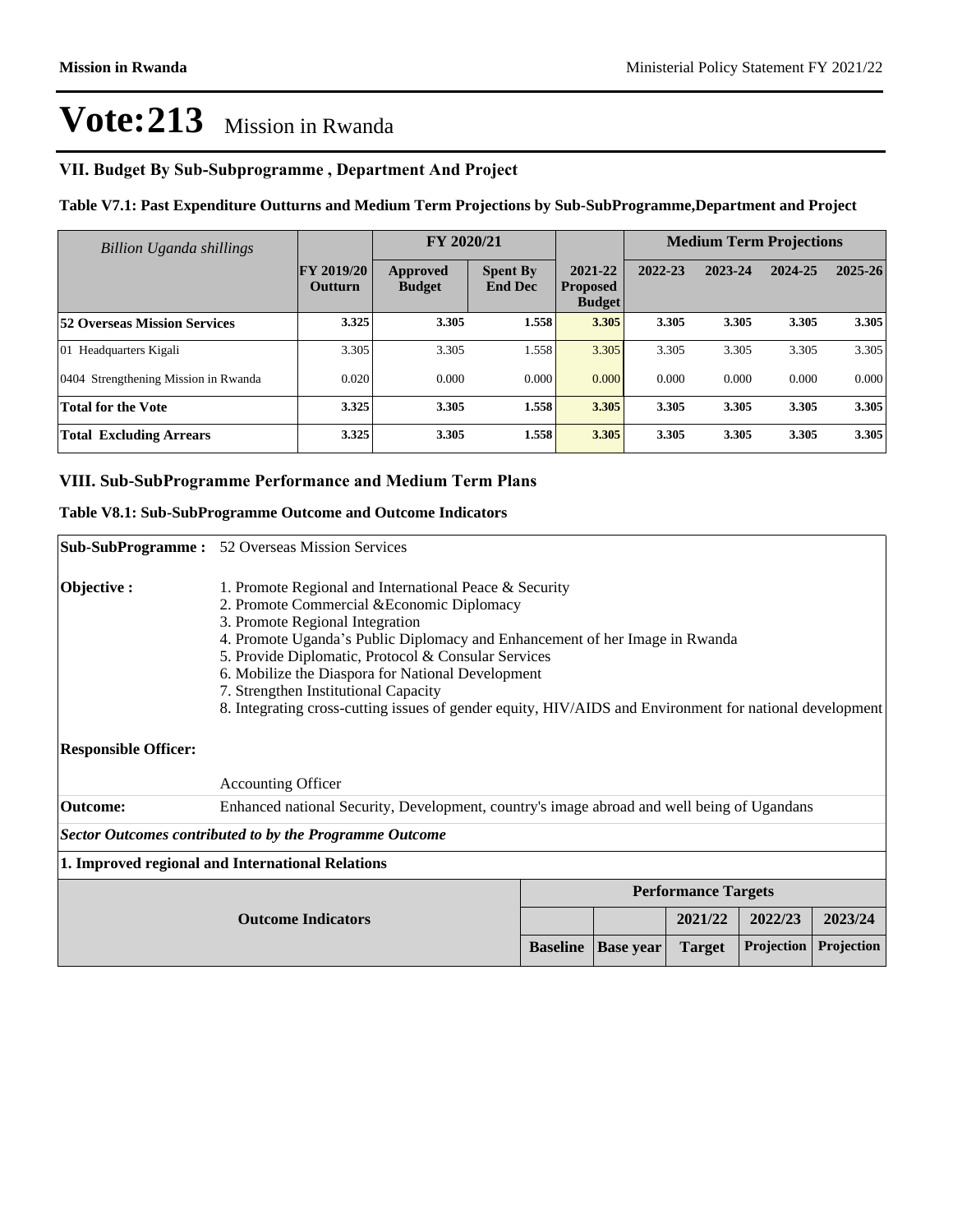| • Number of cooperation frameworks negotiated and concluded.             | 3 | 2019 | $\mathcal{D}$ | $\overline{c}$          | $\mathfrak{2}$   |
|--------------------------------------------------------------------------|---|------|---------------|-------------------------|------------------|
| • Percentage Change of Foreign Exchange inflow<br>1%                     |   | 2019 | 1%            | 1%                      | 1%               |
| • Rating of Uganda's image abroad.<br>2019<br>80                         |   | 80   | 85            | 85                      |                  |
| Department: 01 Headquarters Kigali                                       |   |      |               |                         |                  |
| <b>Budget Output: 01 Cooperation frameworks</b>                          |   |      |               |                         |                  |
| No. of Multilateral cooperation frameworks negotiated or signed          |   |      |               | $\overline{\mathbf{4}}$ | 5                |
| No. of Bilateral cooperation frameworks negotiated or signed.            |   |      |               | $\mathbf{2}$            | $\mathbf{2}$     |
| <b>Budget Output: 02 Consulars services</b>                              |   |      |               |                         |                  |
| No. of official visits facilitated                                       |   |      | 20            | 20                      | 20               |
| Number of Visas issued to foreigners travelling to Uganda.               |   |      | <b>200</b>    | 200                     | 200              |
| Budget Output: 04 Promotion of trade, tourism, education, and investment |   |      |               |                         |                  |
| No. of foreign Tourism promotion engagements.                            |   |      | 3             | 3                       | 4                |
| No. of scholarships secured.                                             |   |      |               | 1                       | 2                |
| No. of export markets accessed.                                          |   |      |               | 1                       | $\boldsymbol{2}$ |

### **IX. Major Capital Investments And Changes In Resource Allocation**

#### **Table 9.1: Major Capital Investment (Capital Purchases outputs over 0.5Billion)**

N/A

#### **X. Vote Challenges and Plans To Improve Performance**

#### **Vote Challenges**

Under funding: 71% of the Approved budget only caters for Administration/fixed costs and the balance (29%) is left for the activities.This is inadequate to enable the Mission fulfil its mandate.

Loss on poundage that affects the Mission budget due to exchange rate fluctuations

No Budget allocated to the Mission to carry out Commercial and Economic Diplomacy activities.

• High rental costs for the Official Residence yet the Budget ceiling doesnt change over the years. The costs & standards of living keep increasing every now and then.

The mission is unable to carry out some of the planned activities because the unfavourable political climate.

The border closure has affected trade greatly since no Ugandan products are allowed on Rwandan Market. It has also had an impact on Education in Uganda since Rwandan students are encouraged to seek education from the available education institutions at home.

#### **Plans to improve Vote Performance**

- Continuous engagement with MOFPED and MOFA for additional resources
- Acquiring of Official residence
- Staff Capacity building in areas like customer care, tourism, protocal, immigration

## **XI Off Budget Support**